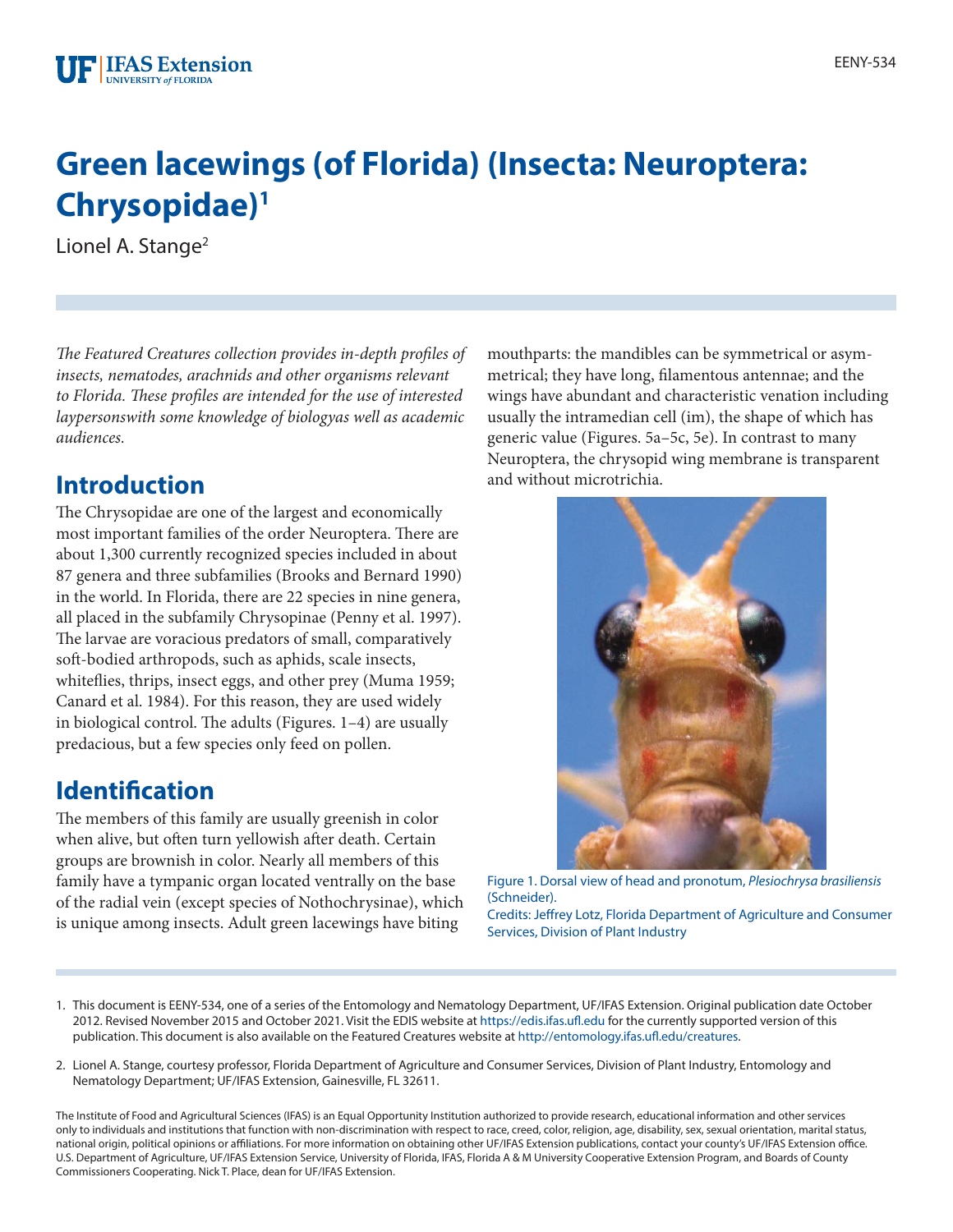

Figure 2. Frontal view of head, *Chrysopodes collaris*. Credits: Jeffrey Lotz, Florida Department of Agriculture and Consumer Services, Division of Plant Industry



Figure 3. *Leucochrysa insularis* (Walker). Credits: Jeffrey Lotz, Florida Department of Agriculture and Consumer Services, Division of Plant Industry.

#### **Key to Genera of Green Lacewings of Florida Adults**

1. Flagellomeres 6–10 very broad, at most 1.1 times longer than broad; pretarsal claws simple; eyes large, greatest diameter nearly as much as interocular diameter; larvae associated with ants (Belanopterygini) .......................2

1'. Flagellomeres 6–10 narrower, at least 1.25, usually more than 1.5, times longer than broad; pretarsal claws often with subbasal tooth; eyes usually smaller, greatest diameter much less than interocular diameter; larvae not associated with ants.......................3



Figure 4. Larva of *Ceraeochrysa valida* (Banks). Credits: Jeffrey Lotz, Florida Department of Agriculture and Consumer Services, Division of Plant Industry.



Figure 5. a. Base of forewing and intramedian cell (im) of *Chrysoperla* sp.; b. Base of forewing of *Chrysopa* sp.; c. Base of forewing of *Leucochrysa insularis*; d. Forewing of *Chrysopa* sp.; e. Base of forewing of *Nodita* sp. (after Bickly and MacLeod 1956).

2. Pronotum twice as broad as long, with 8 large dark brown spots; antennal flagellum black at base ....................... *Abachrysa* Banks

(*Abachrysa eureka* Banks 1931, only species in the genus, is found in the southeastern USA [AL, AR, FL, GA, MS, TX]

2'. Pronotum about 1.5 times as broad as long, lacking spots but with broad dark red or purplish marginal or submarginal band; antennal flagellum completely pale brown .......................*Nacarina* Návas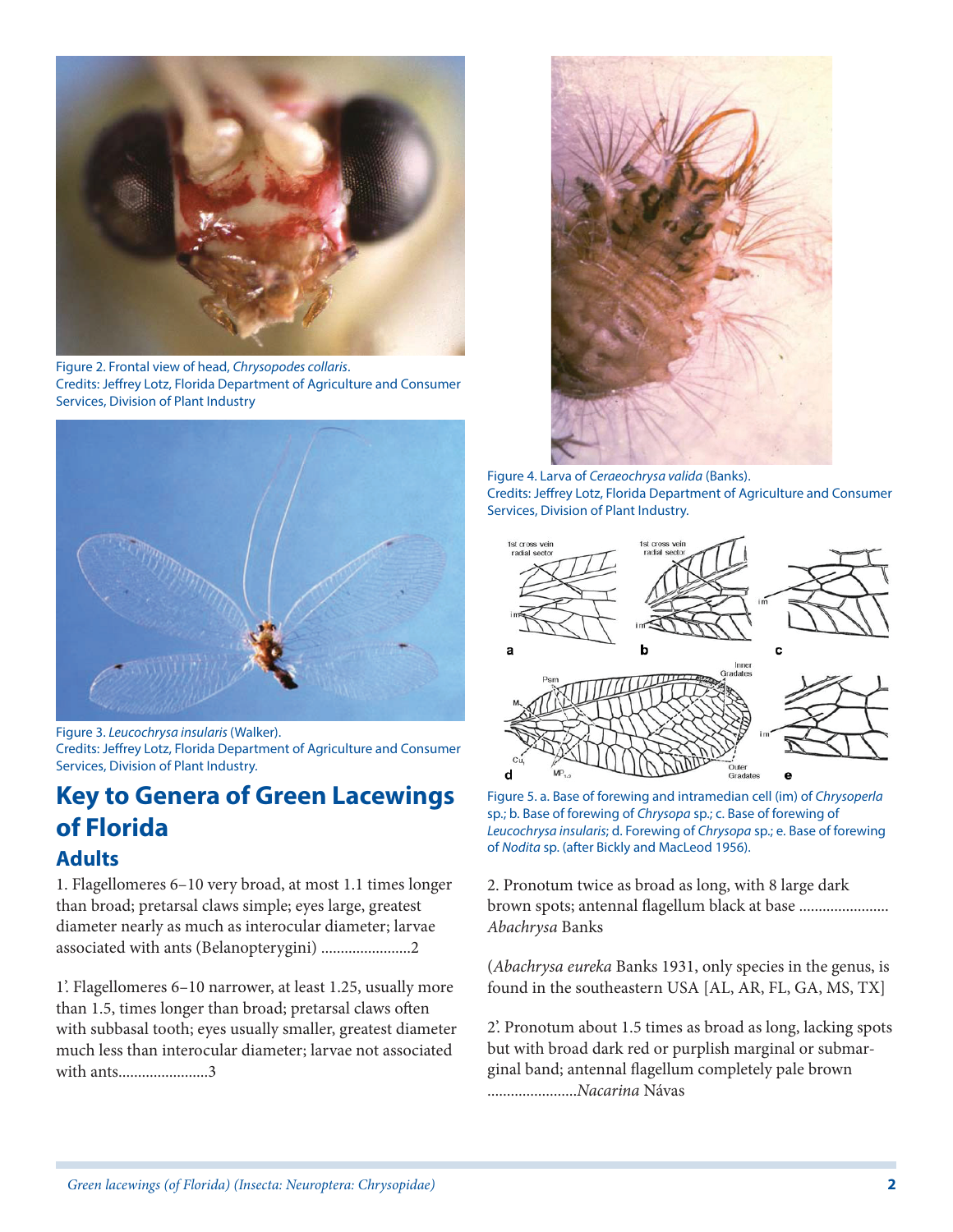(Only one species in Florida, *Nacarina robusta* (Banks) 1905; known from the Panhandle and Highlands County.)

3. Hind wing pterostigma with dark brown spot (Figure 3); antenna longer than forewing (Leucochrysini); forewing intramedian cell (im) quadrangular or foot of basal sectoral cross vein of forewing about same level as origin of radial sector; larvae are trash-carriers .......................4

3'. Hind wing pterostigma without dark brown spot; antenna usually shorter than forewing; forewing intramedian cell (im) triangular, basal sectoral cross vein distal to origin of radial sector; larvae not trash-carriers (except *Ceraeochrysa*).......................5

4. Forewing intramedian cell (im) quadrangular (Figure 5c).......................*Leucochrysa* McLachlan

(Only one Florida species, *Leucochrysa insularis* (Walker) 1853; widespread in eastern United States and the Caribbean.)

4'. Forewing intramedian cell (im) triangular (Figure 5e).......................*Nodita* Návas

(There are three species in Florida: *Nodita callota* Banks 1915, *Nodita floridana* (Banks) 1897, and *Nodita pavida* (Hagen) 1861.)

5. Hind wing lacking inner gradate cross veins....................... *Eremochrysa* Banks

(There is one unconfirmed record from the Florida Panhandle of *Eremochrysa punctinervis* (McLachlan) 1869.)

5'. Hind wing with many inner gradate cross veins (Figure 5d).......................6

6. Forewing with first RS cross vein meeting vein MA distal to apex of intramedian cell (im) (Figure 5a); pronotum without red or orange marginal or submarginal bands (often yellow median band); antennal flagellum pale, gradate cross veins usually green; male sternites VIII and IX fused, apex with distinct lip....................... *Chrysoperla* Steinmann

(The four Florida species are *Chrysoperla. externa* (Hagen) 1861, *Chrysoperla harrisii* (Fitch) 1855, *Chrysoperla plorabunda* (Fitch)1855, and *Chrysoperla rufilabris* (Burmeister) 1839. All species are probably widespread in Florida because they are used for biological control.)

6'. Forewing with first RS cross vein meeting vein MA before apex of intramedian cell (im) (Figure 5b); pronotum usually with red or orange marginal or submarginal bands; antennal flagellum sometimes dark brown, gradate cross veins often dark brown; male sternites VIII and IX not fused, without distinct lip .......................7

7. Forewing with radial gradates oblique; pronotum with four reddish spots (Figure 1)....................... *Plesiochrysa* Adams

(The widespread Neotropical species, *Plesiochrysa brasiliensis* (Schneider), has been reported for Florida.)

7'. Forewing with gradates straight; pronotum marked differently....................... 8

8. Gena unmarked; antennal scape with one or more red, brown, or black lines or else colored with homogeneous reddish pigment ....................... *Ceraeochrysa* Adams

(Most speciose genus in the New World with six species in Florida: *Ceraeochrysa cincta* (Schneider) 1851, *Ceraeochrysa claveri* (Návas), *Ceraeochrysa cubana* (Hagen) 1861, *Ceraeochrysa lineaticornis* (Fitch) 1855, *Ceraeochrysa smithi* (Návas), and *Ceraeochrysa valida* (Banks) 1895. Both the adults and trash-carrying larvae have been keyed by Tauber et al. (2000).)

8'. Gena marked with red or antennal scape completely unmarked....................... 9

9. Face marked with red or pink transverse lines between the anterior tentorial pits and below the antennal fossae (Figure 2); eyes relatively large; wings narrow ......................*. Chrysopodes* Návas

(*Chrysopodes collaris* (Schneider) 1851 is found in south and central Florida.)

9'. Face without such lines or if lines present, colored dark brown; eyes small; wings broad......................*.Chrysopa* Leach

(Penny et al. [2000] have keyed the US species including the Florida species *Chrysopa incompleta* Banks, *Chrysopa nigricornis* Burmeister 1839, *Chrysopa oculata* Say, *Chrysopa quadripunctata* Burmeister 1839, and *Chrysopa slossonae* Banks.)